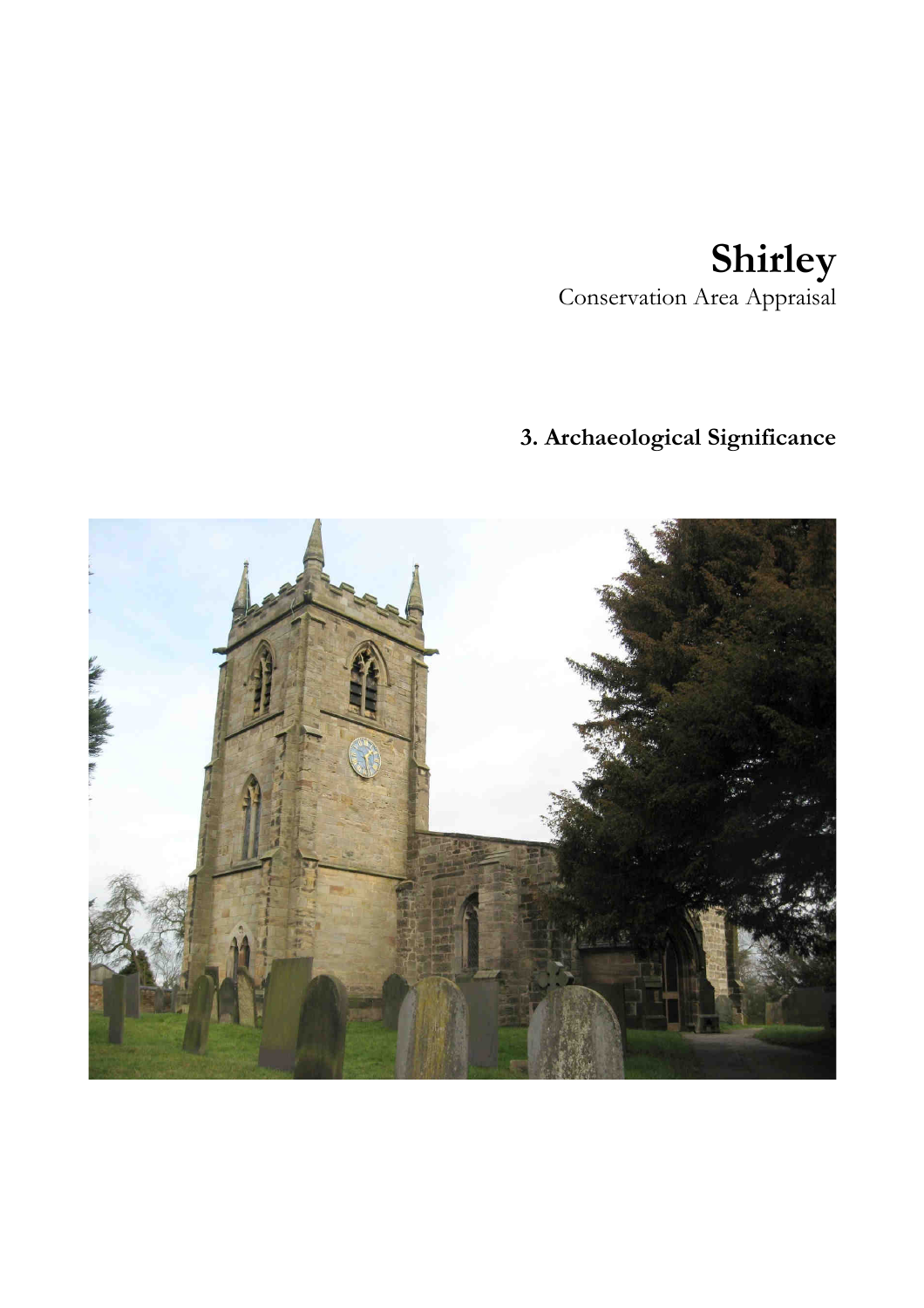## **ARCHAEOLOGICAL SIGNIFICANCE**

The Historic Environment Record (HER) contains references to a number of buildings and structures in the settlement (and its vicinity) and two instances of landscape archaeology (ridge & furrow and the moated site to the Hall). The HER contains the following buildings/structures/sites:

Church (25401) Churchyard Cross (25402) Moated Site (25404) Shirley Hall (25405) Old Rectory (25409) Shirley Mill (25410) Cruck Barn (at Old Rectory) (25411) Wesleyan Chapel (25412) Ridge & Furrow (north of Shirley Hall) (25413)

The Wesleyan Chapel (25412), which was constructed in an isolated location south of the village in 1855, was demolished in 1996. Detailed architectural surveys have been undertaken on the Old Rectory and its attached cruck barn. These were undertaken in 1995 by the Derby Buildings Record.

There are no Scheduled Monuments in the settlement or its vicinity.

A settlement existed here, with a church, at the time of the Domesday survey (1086) which suggests that a late Anglo-Saxon settlement was established towards the end of the first millennium. No physical evidence or finds have been recorded from that period or the early Norman period. It was in the Anglo-Saxon period, and into the Norman period, that the settlement became established. This early settlement was, most probably all of timber frame construction, with, perhaps, the exception of the church. As timber-framing has a relatively limited life-span (unless constantly repaired and maintained) it is probable that the early timberframed buildings decayed and were not rebuilt or were re-constructed.

In the medieval period the Hall was constructed to the north of the settlement and built within a moated site. The moat (dry) still exists. The current Hall dates from the 17<sup>th</sup> century and lies immediately east of the moated site.

As the village evolved its surrounding field pattern was established. The earliest field enclosures were located close to, and around, the village itself. The 1838 Tithe map indicates a large number of field boundaries that have since been removed (to enlarge fields). What remains is, for the most part, the medieval field pattern, fossilized in the landscape with hedging. The aerial photograph of 1971 shows a small amount of ridge & furrow surviving immediately around Shirley Hall and to the south of it. Since then, however, much has been ploughed out, however, small vestiges have survived (close to Shirley Hall).

The current road & lane layout/system of the settlement has early origins and relates to the topography of the area. Many of the roads/lanes are very narrow with high sides (often referred to as 'holloways'). As a fossilized network this has some archaeological, and historical, importance to the character and appearance of the village. The Tithe map of 1838 indicates two trackways leading into the field systems, to the east of the village, which no longer survive. It is also possible that the road connecting the village to the A52 was formed between c. 1790 and 1820. This may require further research.



*One of the narrow lanes entering the village* 

Using map regression it does not appear that many buildings have been lost over time. It is probable that many have been re-built or re-fashioned but no buildings appear to have been destroyed and their sites left open.

Within the village framework there is a reasonable expectation that archaeological deposits and evidence relating to the medieval and post-medieval periods survive below ground. Such evidence may be brought to light during excavation work for new services or new dwellings/extensions.